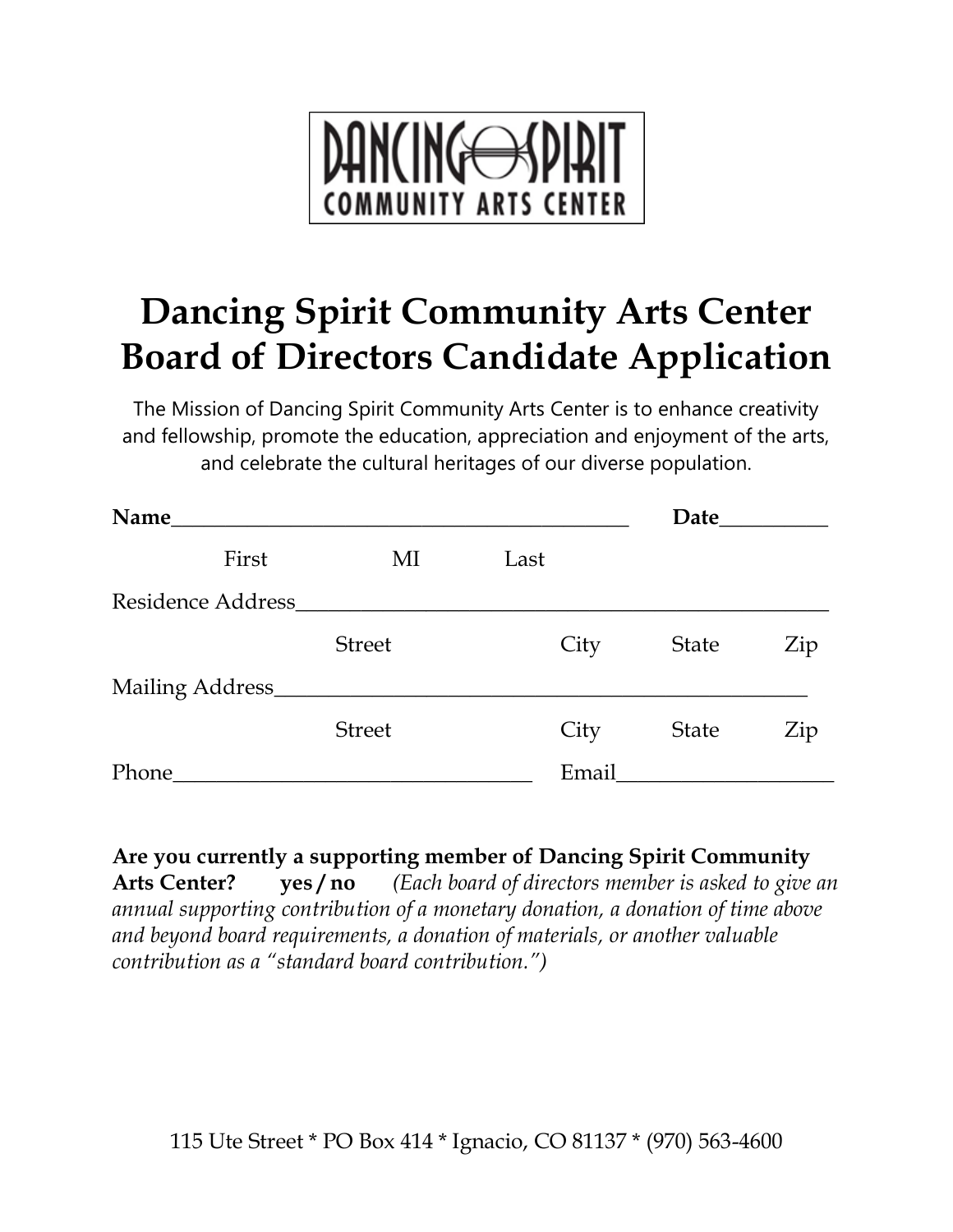## **EMPLOYMENT INFORMATION**

| Employer                                                                                                                                                                              |            |                         |
|---------------------------------------------------------------------------------------------------------------------------------------------------------------------------------------|------------|-------------------------|
| Name                                                                                                                                                                                  |            |                         |
|                                                                                                                                                                                       |            |                         |
|                                                                                                                                                                                       |            |                         |
|                                                                                                                                                                                       |            |                         |
|                                                                                                                                                                                       |            |                         |
|                                                                                                                                                                                       |            |                         |
| Preferred method of contact () Work () Residence                                                                                                                                      |            |                         |
| Please list boards and committees that you serve on currently or in the<br>past (business, civic, community, fraternal, political, professional,<br>recreational, religious, social). | Role/Title | <b>Dates of Service</b> |
| Organization                                                                                                                                                                          |            |                         |
|                                                                                                                                                                                       |            |                         |
| Education/Training/Certificates                                                                                                                                                       |            |                         |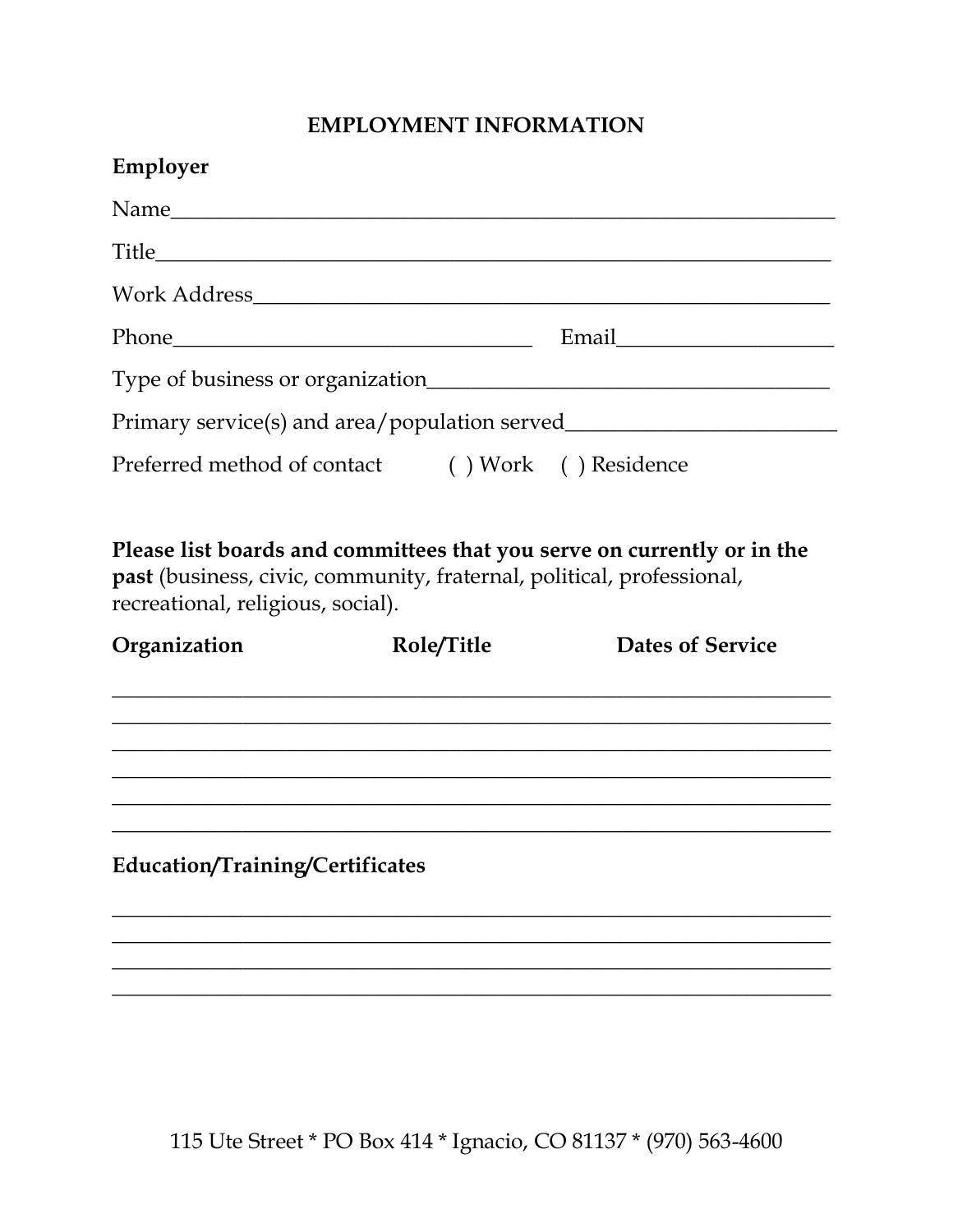**Please attach your resume, a current photo and a brief biography that answer the following questions:** 

• What brought you to this area?

• What are some of your interests and hobbies?

Why are you interested in being a part of the Dancing Spirit Board of Directors?

What are you hoping to accomplish as an active part of Dancing Spirit?

This information will be added to our website and can be seen at <http://www.dancingspiritgallery.org/our-board-of-directors.html>

*If you are uncomfortable with this information being public, please understand that the answers do not have to give our personally identifiable information. The photo can be of you facing away (looking at some of our amazing mountains or creating a work of art) and the answers can be relatively vague, but we do want and need to have some information about each of our board members as it give our generous grantors the feeling that they "know" who Dancing Spirit is.*

115 Ute Street \* PO Box 414 \* Ignacio, CO 81137 \* (970) 563-4600